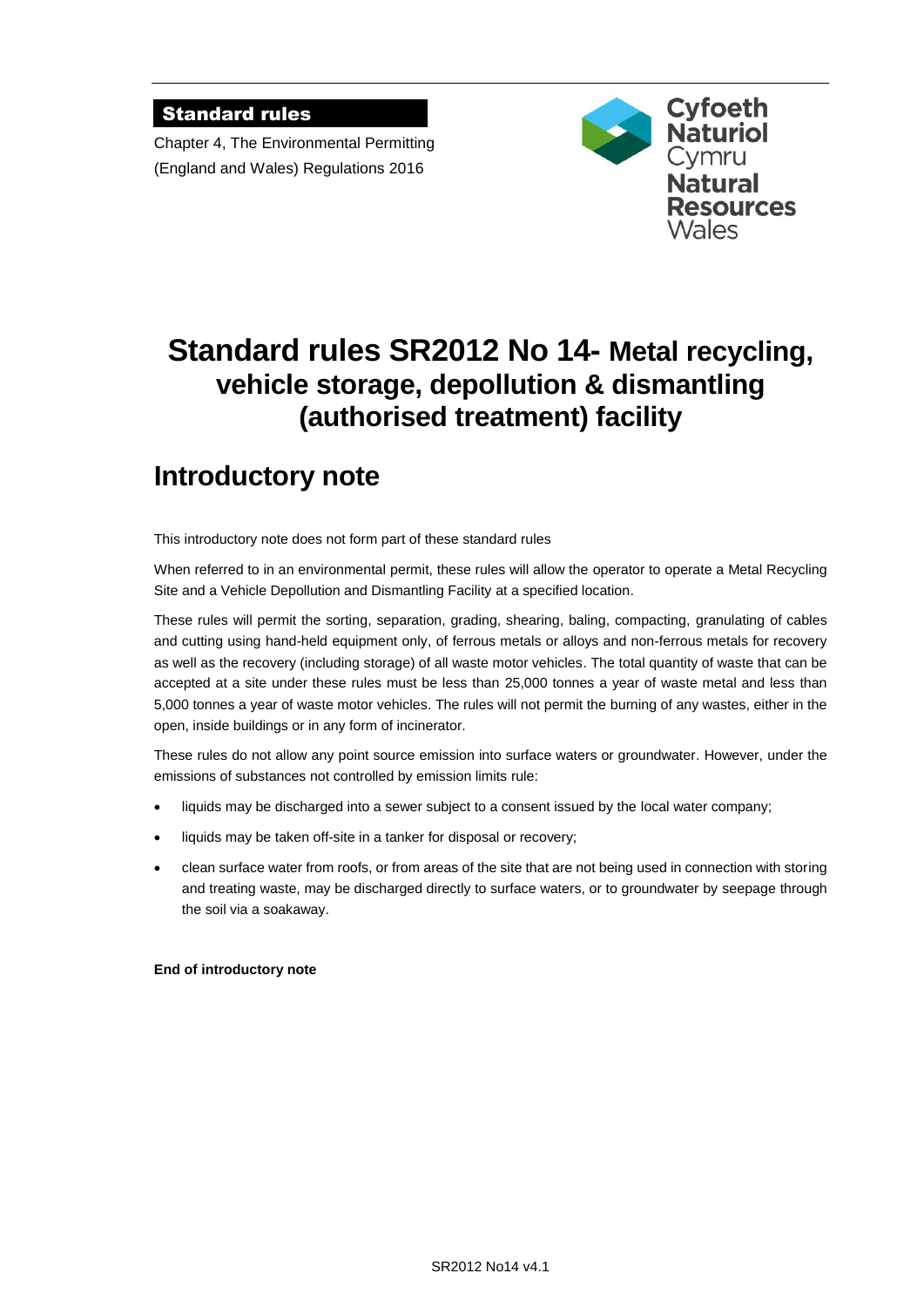# **Rules**

# **1 – Management**

## **1.1 General management**

- 1.1.1 The operator shall manage and operate the activities:
	- (a) in accordance with a written management system that identifies and minimises risks of pollution, including those arising from operations, maintenance, accidents, incidents, nonconformances, closure and those drawn to the attention of the operator as a result of complaints; and
	- (b) using sufficient competent persons and resources.
- 1.1.2 Records demonstrating compliance with rule 1.1.1 shall be maintained.
- 1.1.3 Any person having duties that are or may be affected by the matters set out in these standard rules shall have convenient access to a copy of them kept at or near the place where those duties are carried out.
- 1.1.4 The operator shall comply with the requirements of an approved competence scheme.

## **1.2 Avoidance, recovery and disposal of wastes produced by the activities**

- 1.2.1 The operator shall take appropriate measures to ensure that:
	- (a) the waste hierarchy referred to in Article 4 of the Waste Framework Directive is applied to the generation of waste by the activities; and
	- (b) any waste generated by the activities is treated in accordance with the waste hierarchy referred to in Article 4 of the Waste Framework Directive; and
	- (c) where disposal is necessary, this is undertaken in a manner which minimises its impact on the environment.
- 1.2.2 The operator shall review and record at least every four years whether changes to those measures should be made and take any further appropriate measures identified by a review.

# **2 – Operations**

## **2.1 Permitted activities**

2.1.1 The operator is only authorised to carry out the activities specified in table 2.1 below ("the activities").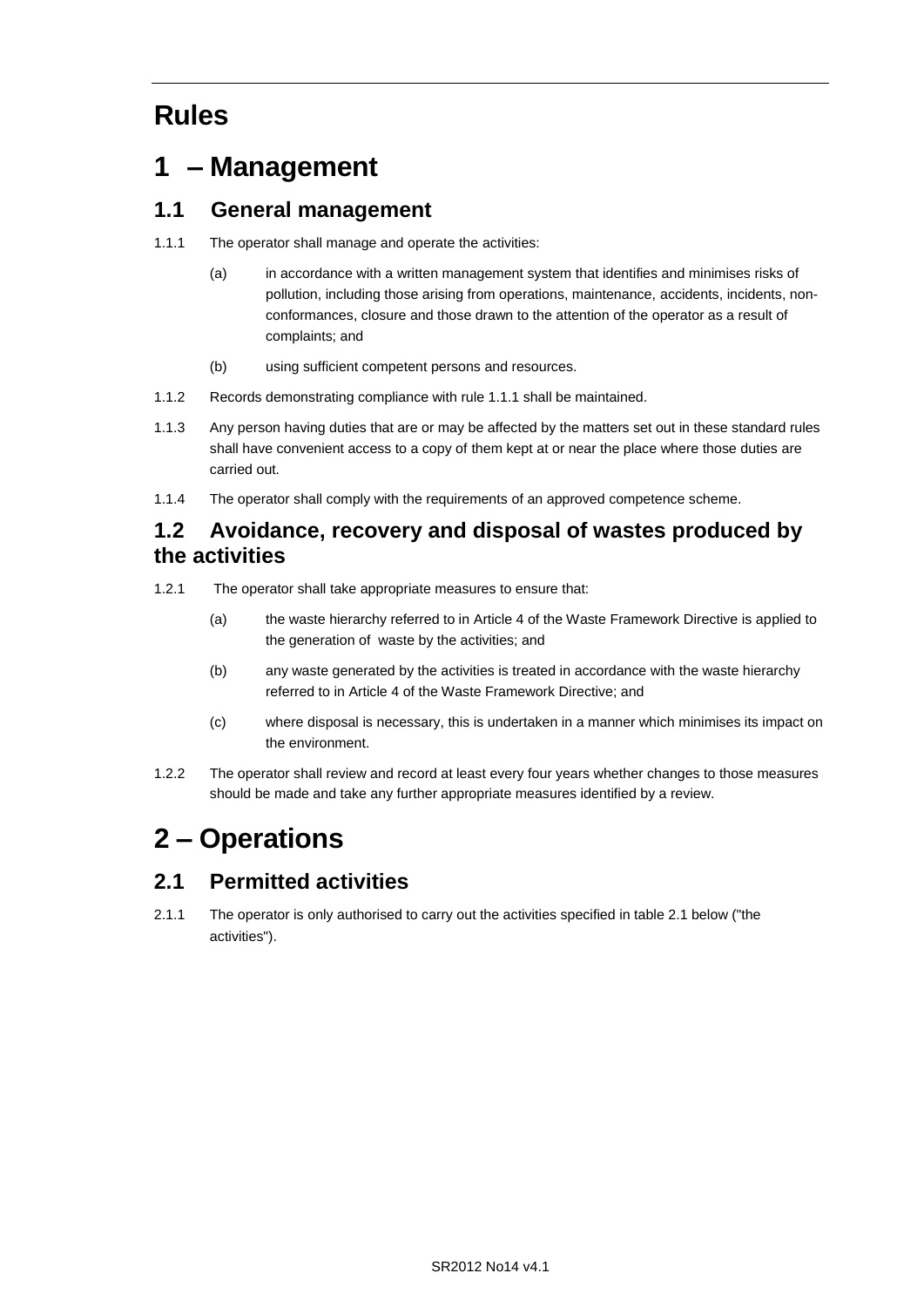| Table 2.1 activities                                                                                                                                                 |                                                                                                                                                                                                                                                                                               |  |  |
|----------------------------------------------------------------------------------------------------------------------------------------------------------------------|-----------------------------------------------------------------------------------------------------------------------------------------------------------------------------------------------------------------------------------------------------------------------------------------------|--|--|
| <b>Description of activities</b>                                                                                                                                     | <b>Limits of activities</b>                                                                                                                                                                                                                                                                   |  |  |
| D15: Storage pending any of the operations<br>numbered D1 to D14 (excluding temporary<br>storage, pending collection, on the site where it is<br>produced)           | There shall be no treatment of lead acid<br>batteries, other than sorting and separating from<br>other wastes.                                                                                                                                                                                |  |  |
| R13: Storage of wastes pending any of the<br>operations numbered R1 to R12 (excluding<br>temporary storage, pending collection, on the site<br>where it is produced) | The maximum quantity of hazardous waste<br>treated for disposal or recovery shall not exceed<br>10 tonnes per day. This does not include the<br>manual depollution and dismantling of waste<br>motor vehicles.                                                                                |  |  |
| R4: Recycling/reclamation of metals and metal<br>compounds                                                                                                           | Wastes shall be stored for no longer than 1 year<br>prior to disposal and 3 years prior to recovery.                                                                                                                                                                                          |  |  |
| R5: Recycling/reclamation of other inorganic<br>materials                                                                                                            | The maximum quantity of hazardous waste<br>stored at the site shall not exceed 50 tonnes at<br>any one time of which no more than 10 tonnes<br>shall be stored for disposal. This does not<br>include waste motor vehicles awaiting manual<br>depollution.                                    |  |  |
|                                                                                                                                                                      | No more than 25 tonnes of intact waste vehicle<br>tyres (waste code 16 01 03) shall be stored at<br>the site.                                                                                                                                                                                 |  |  |
|                                                                                                                                                                      | <b>Metal recycling:</b> Treatment consisting only of<br>sorting, separation, grading, shearing, baling,<br>compacting, granulating of cables, and cutting<br>using hand-held equipment only, of ferrous<br>metals or alloys and non-ferrous metals into<br>different components for recovery. |  |  |
|                                                                                                                                                                      | Vehicle dismantling: Treatment consisting only<br>of depollution of waste motor vehicles and<br>sorting, separation, baling, compacting, or<br>cutting using hand-held equipment only, of<br>waste into different components for recovery.                                                    |  |  |

# **2.2 Waste acceptance**

- 2.2.1 Waste shall only be accepted if:
	- (a) it is of a type and quantity listed in table 2.2a and 2.2b below; and
	- (b) it conforms to the description in the documentation supplied by the producer and holder.

| Table 2.2a. Waste metal types and quantities                                                    |                    |  |
|-------------------------------------------------------------------------------------------------|--------------------|--|
| <b>Maximum Quantities</b>                                                                       |                    |  |
| The total quantity of metal waste accepted at the site shall be less than 25,000 tonnes a year. |                    |  |
| <b>Exclusions</b>                                                                               |                    |  |
| Wastes having any of the following characteristics shall not be accepted:                       |                    |  |
| Consisting solely or mainly of dusts, powders or loose fibres<br>$\bullet$                      |                    |  |
| Wastes that are in a form which is either sludge or liquid<br>$\bullet$                         |                    |  |
| <b>Waste</b><br>Code                                                                            | <b>Description</b> |  |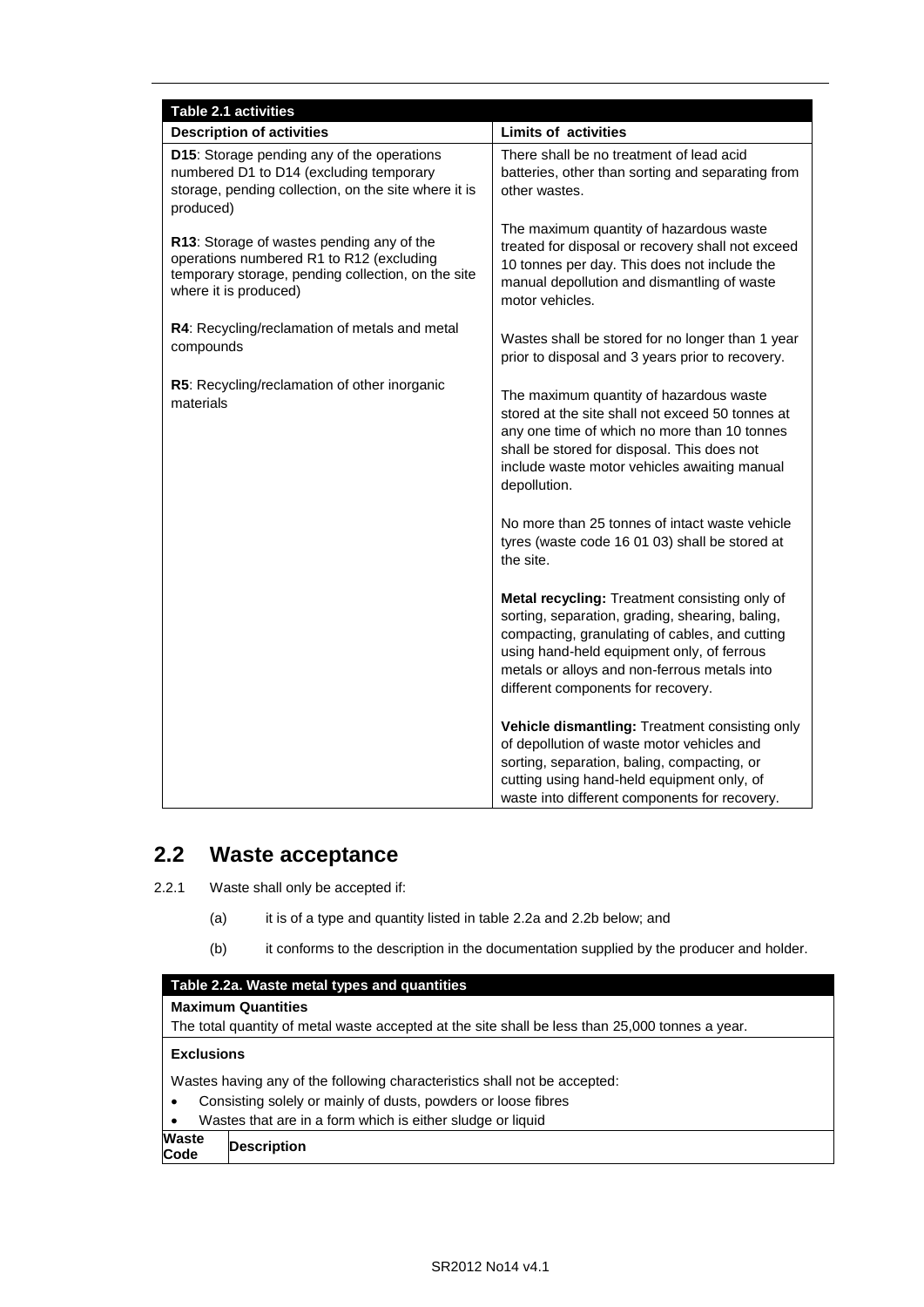|           | Table 2.2a. Waste metal types and quantities                                                                                                                                    |
|-----------|---------------------------------------------------------------------------------------------------------------------------------------------------------------------------------|
| 02        | WASTES FROM AGRICULTURE, HORTICULTURE, AQUACULTURE, FORESTRY, HUNTING<br>AND FISHING, FOOD PREPARATION AND PROCESSING                                                           |
| 02 01     | wastes from agriculture, horticulture, aquaculture, forestry, hunting and fishing                                                                                               |
| 02 01 10  | waste metal                                                                                                                                                                     |
| 12        | WASTES FROM SHAPING AND PHYSICAL AND MECHANICAL SURFACE TREATMENT OF<br><b>METALS AND PLASTICS</b>                                                                              |
| 1201      | wastes from shaping and physical and mechanical surface treatment of metals and<br>plastics                                                                                     |
| 12 01 01  | ferrous metal filings and turnings                                                                                                                                              |
|           | 12 01 03   non-ferrous metal filings and turnings                                                                                                                               |
| 15        | WASTE PACKAGING, ABSORBENTS, FILTER MATERIALS, WIPING CLOTHS AND<br>PROTECTIVE CLOTHING NOT OTHERWISE SPECIFIED                                                                 |
| 15 01     | Packaging (including separately collected municipal packaging waste)                                                                                                            |
| 15 01 04  | metallic packaging                                                                                                                                                              |
| 16        | WASTES NOT OTHERWISE SPECIFIED IN THE LIST                                                                                                                                      |
| 1601      | end-of-life vehicles from different means of transport [including off-road machinery] and                                                                                       |
|           | wastes from dismantling of end-of-life vehicles and vehicle maintenance (except 13,14, 16<br>06 and 16 08)                                                                      |
| 16 01 17  | ferrous metal                                                                                                                                                                   |
| 16 01 18  | Inon-ferrous metal                                                                                                                                                              |
| 16 01 22  | components not otherwise specified (consisting of discarded components only)                                                                                                    |
| 16 06     | batteries and accumulators                                                                                                                                                      |
|           | 16 06 01* lead batteries                                                                                                                                                        |
| 17        | <b>CONSTRUCTION AND DEMOLITION WASTES (INCLUDING EXCAVATED SOIL FROM</b><br><b>CONTAMINATED SITES)</b>                                                                          |
| 1704      | metals (including their alloys)                                                                                                                                                 |
| 17 04 01  | copper, bronze, brass                                                                                                                                                           |
| 17 04 02  | aluminium                                                                                                                                                                       |
| 17 04 03  | lead                                                                                                                                                                            |
| 17 04 04  | <b>zinc</b>                                                                                                                                                                     |
| 17 04 05  | liron and steel                                                                                                                                                                 |
| 17 04 06  | l tin                                                                                                                                                                           |
| 17 04 07  | mixed metals                                                                                                                                                                    |
| 17 04 11  | cables other than those mentioned in 17 04 10                                                                                                                                   |
| 19        | WASTES FROM WASTE MANAGEMENT FACILITIES, OFF-SITE WASTE WATER                                                                                                                   |
|           | TREATMENT PLANTS AND THE PREPARATION OF WATER INTENDED FOR HUMAN                                                                                                                |
|           | <b>CONSUMPTION AND WATER FOR INDUSTRIAL USE</b>                                                                                                                                 |
| 1901      | wastes from incineration or pyrolysis of waste                                                                                                                                  |
| 19 01 02  | ferrous metals removed from bottom ash                                                                                                                                          |
| 19 10     | wastes from shredding of metal-containing wastes                                                                                                                                |
| 19 10 01  | iron and steel waste                                                                                                                                                            |
| 19 10 02  | non-ferrous waste                                                                                                                                                               |
| 19 12     | wastes from the mechanical treatment of waste (for example sorting, crushing,<br>compacting, pelletising) not otherwise specified                                               |
| 19 12 02  | ferrous metal                                                                                                                                                                   |
| 19 12 03  |                                                                                                                                                                                 |
|           | non-ferrous metal                                                                                                                                                               |
| 20        | MUNICIPAL WASTES (HOUSEHOLD WASTE AND SIMILAR COMMERCIAL, INDUSTRIAL<br>AND INSTITUTIONAL WASTES) INCLUDING SEPARATELY COLLECTED FRACTIONS                                      |
| 20 01     | separately collected fractions (except 15 01)                                                                                                                                   |
| 20 01 33* | batteries and accumulators included in 16 06 01, 16 06 02 or 16 06 03 and unsorted batteries and<br>accumulators containing these batteries (consisting of lead batteries only) |
| 20 01 40  | metals                                                                                                                                                                          |
|           |                                                                                                                                                                                 |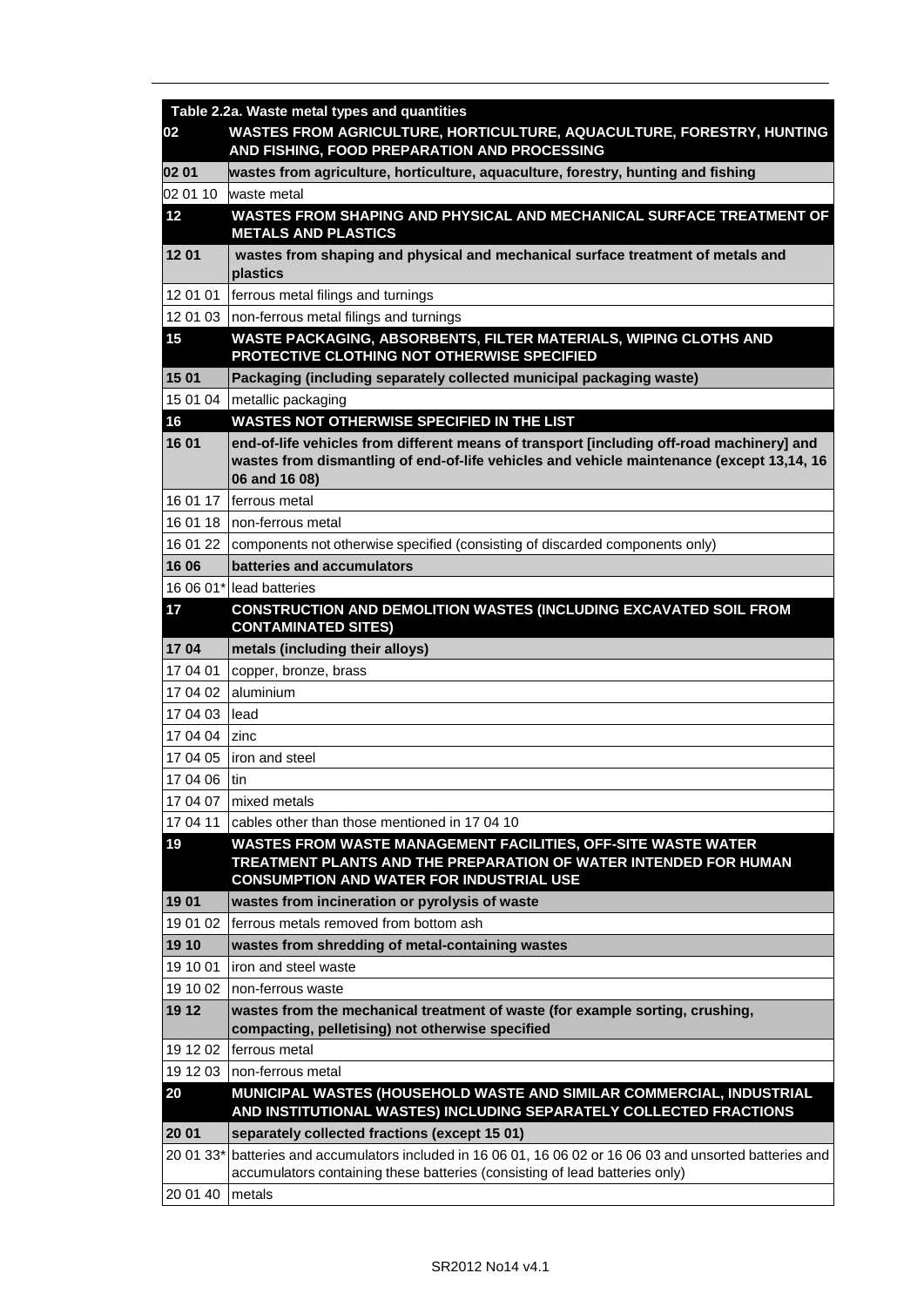#### **Table 2.2b. Waste motor vehicle types and quantities**

#### **Maximum Quantities**

The total quantity of waste motor vehicles accepted at the site shall be less than 5,000 tonnes a year.

#### **Exclusions**

Wastes having any of the following characteristics shall not be accepted:

|                       | Consisting solely or mainly of dusts, powders or loose fibres                                                                                                                                           |  |
|-----------------------|---------------------------------------------------------------------------------------------------------------------------------------------------------------------------------------------------------|--|
| Waste<br>Code         | <b>Description</b>                                                                                                                                                                                      |  |
| 16                    | WASTES NOT OTHERWISE SPECIFIED IN THE LIST                                                                                                                                                              |  |
| 16 01                 | end-of-life vehicles from different means of transport [including off-road machinery]<br>and wastes from dismantling of end-of-life vehicles and vehicle maintenance (except<br>13,14, 16 06 and 16 08) |  |
| 16 01 03              | end-of-life tyres                                                                                                                                                                                       |  |
|                       | 16 01 04* lend-of-life vehicles                                                                                                                                                                         |  |
| 16 01 06              | end-of-life vehicles (containing neither liquids nor other hazardous components)                                                                                                                        |  |
| 16 01 07* oil filters |                                                                                                                                                                                                         |  |
|                       | 16 01 11* brake pads containing asbestos                                                                                                                                                                |  |
| 16 01 12              | brake pads other than those mentioned in 16 01 11                                                                                                                                                       |  |
| 16 06                 | batteries and accumulators                                                                                                                                                                              |  |
|                       | 16 06 01*lead batteries                                                                                                                                                                                 |  |
| 16 06 05              | other batteries and accumulators                                                                                                                                                                        |  |
|                       |                                                                                                                                                                                                         |  |

## **2.3 Operating techniques**

2.3.1 The activities shall be operated using the techniques and in the manner described in Table 2.3 below.

#### **Table 2.3 Operating techniques**

- 1. Fully depolluted end-of-life vehicles, uncontaminated plastic and glass arising from the treatment of end-of-life vehicles, uncontaminated ferrous metal wastes or alloys and uncontaminated non-ferrous metal wastes shall be stored on hard standing or an impermeable surface with sealed drainage system. All other wastes shall be stored on an impermeable surface with sealed drainage system.
- 2. Metal filings and turnings shall be stored in containers with an impermeable base and a cover to prevent the ingress of water. No more than 50 tonnes shall be stored at any one time
- 3. Lead acid batteries shall be stored in containers with an impermeable, acid resistant base and a cover to prevent ingress of water.
- 4. Other batteries and accumulators from ELVs shall be stored under weatherproof covering or in suitable containers.
- 5. Whole undepolluted and undamaged vehicles shall be stored on an impermeable pavement with
	- a) a sealed drainage system; or
	- b) a drainage system which discharges to surface water or to groundwater and is designed, constructed and maintained so discharged run-off does not adversely impact the water quality of receiving water bodies, both during construction and when operational.
- 6. All other wastes shall be stored on an impermeable surface with sealed drainage system.
- 7. Storage operations are to be carried out avoiding damage to components containing fluids or to recoverable components or spare parts.
- 8. Spillage collection facilities shall be provided and used to deal with any spillage of vehicle fluids.
- 9. All wastes shall be treated on an impermeable surface with sealed drainage system.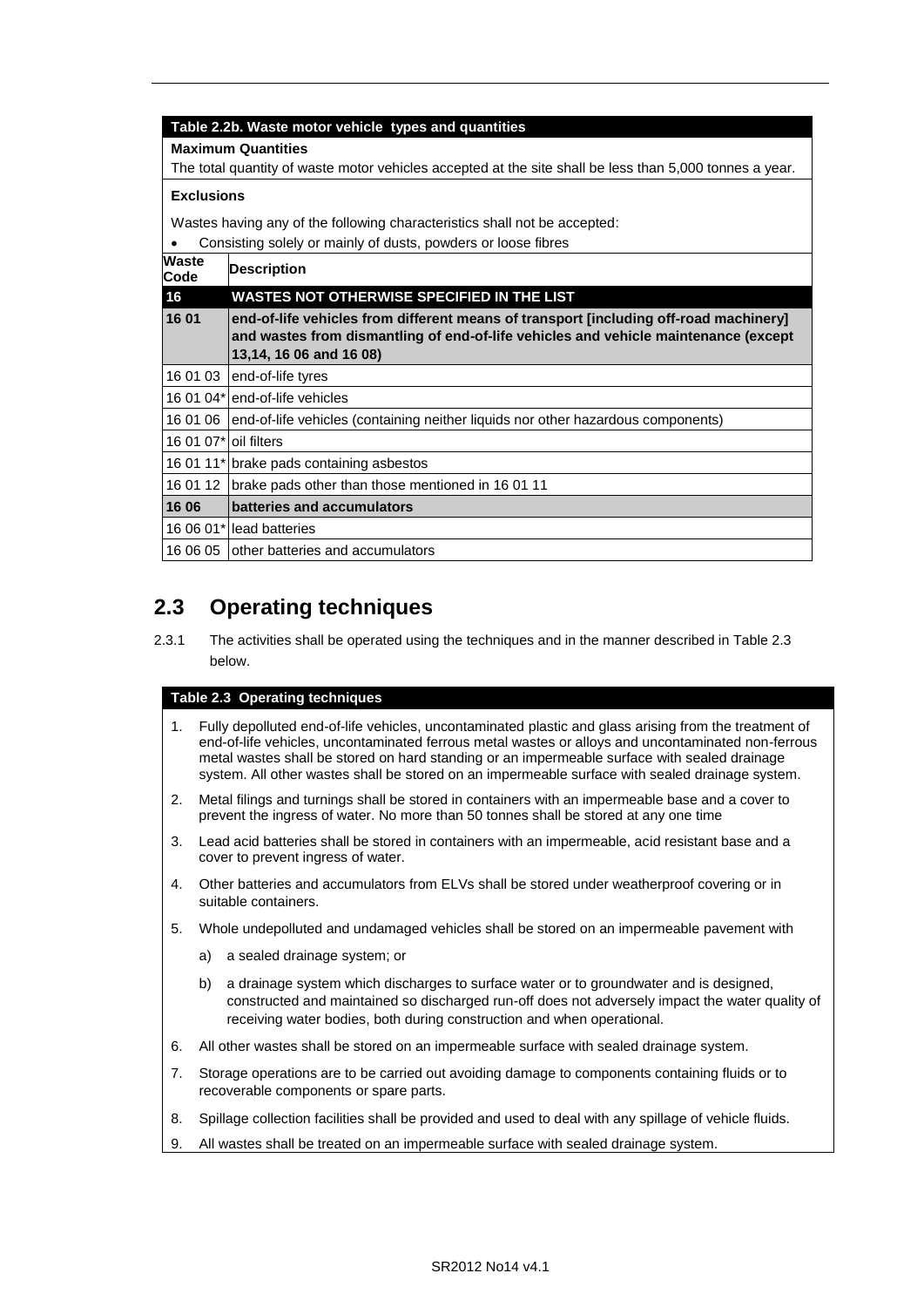## **2.4 The site**

- 2.4.1 The activities shall not extend beyond the site, being the land shown edged in green on the site plan attached to the permit.
- 2.4.2 The activities shall not be carried out within 200 metres of a European Site or a SSSI.
- 2.4.3 The activities shall not be carried out within a groundwater source protection zone 1, or if a source protection zone has not been defined then within 50 metres of any well, spring or borehole used for the supply of water for human consumption. This must include private water supplies.

## **2.5 Technical Requirements**

2.5.1 As a minimum, all ELVs shall be treated to the standards set out in table 2.5 below.

### **Table 2.5 Minimum technical requirements**

- 1. Treatment operations for depollution of end-of-life vehicles:
	- removal of batteries and liquefied gas tanks,
	- removal or neutralisation of potential explosive components, (e.g. air bags),
	- removal and separate collection and storage of fuel, motor oil, transmission oil, gearbox oil, hydraulic oil, cooling liquids, antifreeze, brake fluids, air-conditioning system fluids and any other fluid contained in the end-of-life vehicle, unless they are necessary for the re-use of the parts concerned,
	- removal, as far as feasible, of all components identified as containing mercury.
- 2. Treatment operations in order to promote recycling:
	- removal or catalysts,
	- removal of metal components containing copper, aluminium and magnesium if these metals are not segregated in the shredding process,
	- removal of tyres, glass and large plastic components (bumpers, dashboard, fluid containers, etc.), if these materials are not segregated in the shredding process in such a way that they can be effectively recycled as materials.
- 2.5.2 Hazardous waste shall not be mixed, either with a different category of hazardous waste or with other waste, substances or materials, unless it is authorised by table 2.1 and appropriate measures are taken.

# **3 – Emissions and monitoring**

### **3.1 Emissions of substances not controlled by emission limits**

- 3.1.1 Emissions of substances not controlled by emission limits (excluding odour) shall not cause pollution. The operator shall not be taken to have breached this rule if appropriate measures, including, but not limited to, those specified in any approved emissions management plan, have been taken to prevent or where that is not practicable, to minimise, those emissions.
- 3.1.2 The operator shall:
	- (a) if notified by Natural Resources Wales that the activities are giving rise to pollution, submit to Natural Resources Wales for approval within the period specified, an emissions management plan;
	- (b) implement the approved emissions management plan, from the date of approval, unless otherwise agreed in writing by Natural Resources Wales.
- 3.1.3 All liquids in containers, whose emission to water or land could cause pollution, shall be provided with secondary containment, unless the operator has used other appropriate measures to prevent or where that is not practicable, to minimise, leakage and spillage from the primary container.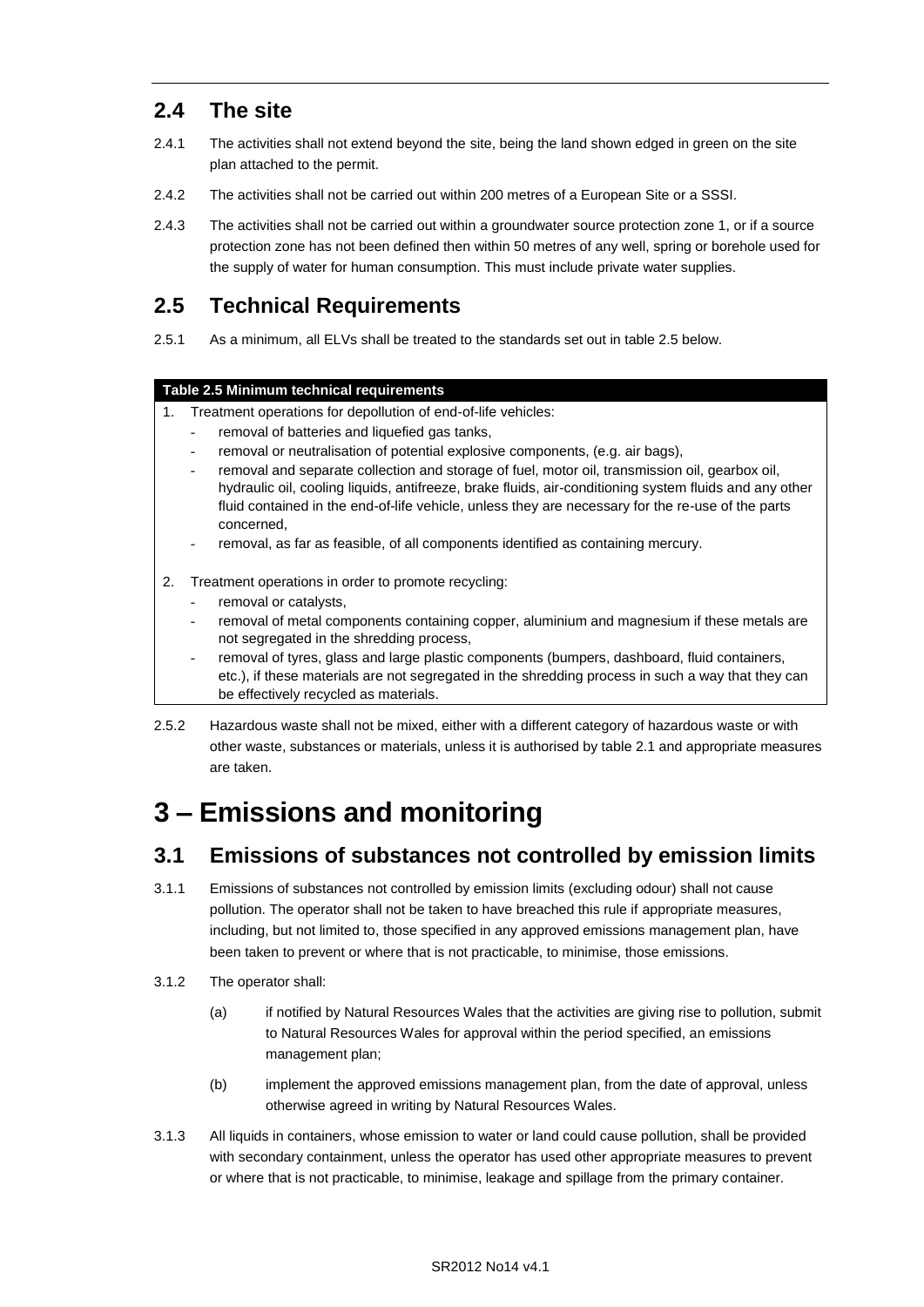# **3.2 Odour**

- 3.2.1 Emissions from the activities shall be free from odour at levels likely to cause pollution outside the site, as perceived by an authorised officer of Natural Resources Wales, unless the operator has used appropriate measures, including, but not limited to, those specified in any approved odour management plan, to prevent or where that is not practicable, to minimise, the odour.
- 3.2.2 The operator shall:
	- (a) if notified by Natural Resources Wales that the activities are giving rise to pollution outside the site due to odour, submit to Natural Resources Wales for approval within the period specified, an odour management plan;
	- (b) implement the approved odour management plan, from the date of approval, unless otherwise agreed in writing by Natural Resources Wales.

## **3.3 Noise and vibration**

- 3.3.1 Emissions from the activities shall be free from noise and vibration at levels likely to cause pollution outside the site, as perceived by an authorised officer of Natural Resources Wales, unless the operator has used appropriate measures, including, but not limited to, those specified in any approved noise and vibration management plan, to prevent or where that is not practicable, to minimise, the noise and vibration.
- 3.3.2 The operator shall:
	- (a) if notified by Natural Resources Wales that the activities are giving rise to pollution outside the site due to noise and vibration, submit to Natural Resources Wales for approval within the period specified, a noise and vibration management plan;
	- (b) implement the approved noise and vibration management plan, from the date of approval, unless otherwise agreed in writing by Natural Resources Wales.

# **3.4 Fire**

- 3.4.1 The operator shall manage and operate the activities in accordance with a written fire prevention plan using the current, relevant fire prevention plan guidance.
- 3.4.2 The operator shall:
	- (a) if notified by Natural Resources Wales that the activities could cause a fire risk, submit to Natural Resources Wales a fire prevention plan which identifies and minimises the risks of fire;
	- (b) operate the activity in accordance with the fire prevention plan, from the date of submission, unless otherwise agreed in writing by Natural Resources Wales.

# **4 – Information**

### **4.1 Records**

- 4.1.1 All records required to be made by these standard rules shall:
	- (a) be legible;
	- (b) be made as soon as reasonably practicable;
	- (c) if amended, be amended in such a way that the original and any subsequent amendments remain legible or are capable of retrieval; and
	- (d) be retained, unless otherwise agreed by Natural Resources Wales, for at least 6 years from the date when the records were made, or in the case of the following records until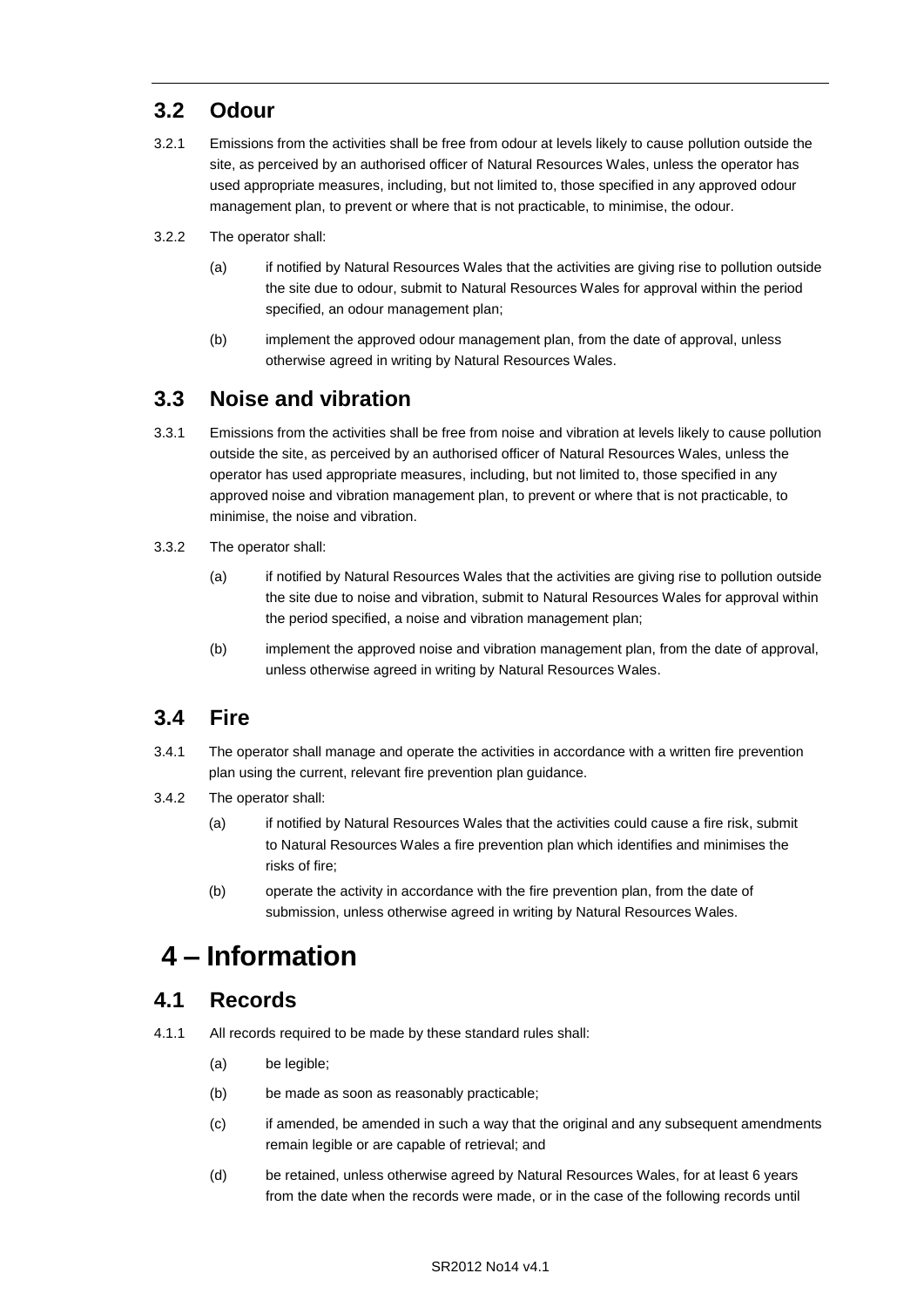permit surrender:

- (i) off-site environmental effects; and
- (ii) matters which affect the condition of land and groundwater.
- 4.1.2 The operator shall keep on site all records, plans and the management system required to be maintained by these standard rules, unless otherwise agreed in writing by Natural Resources Wales.

### **4.2 Reporting**

- 4.2.1 The operator shall send all reports and notifications required by these standard rules to Natural Resources Wales using the contact details supplied in writing by Natural Resources Wales.
- 4.2.2 Within one month of the end of each year, the operator shall submit to Natural Resources Wales using the form made available for the purpose, the information specified on the form relating to the site and the waste accepted and removed from it during the previous year.

### **4.3 Notifications**

- 4.3.1 Natural Resources Wales shall be notified without delay following the detection of:
	- (a) any malfunction, breakdown or failure of equipment or techniques, accident or emission of a substance not controlled by an emission limit which has caused, is causing or may cause significant pollution;
	- (b) the breach of a limit specified in these standard rules; or
	- (c) any significant adverse environmental effects.
- 4.3.2 Written confirmation of actual or potential pollution incidents and breaches of emission limits shall be submitted within 24 hours.
- 4.3.3 Where Natural Resources Wales has requested in writing that it shall be notified when the operator is to undertake monitoring and/or spot sampling, the operator shall inform Natural Resources Wales when the relevant monitoring and/or spot sampling is to take place. The operator shall provide this information to Natural Resources Wales at least 14 days before the date the monitoring is to be undertaken.
- 4.3.4 Natural Resources Wales shall be notified within 14 days of the occurrence of the following matters except where such disclosure is prohibited by Stock Exchange rules:
	- a) Where the operator is a registered company:
		- any change in the operator's trading name, registered name or registered office address; and
		- any steps taken with a view to the operator going into administration, entering into a company voluntary arrangement or being wound up.
	- b) Where the operator is a corporate body other than a registered company:
		- any change in the operator's name or address; and
		- any steps taken with a view to the dissolution of the operator.
	- c) In any other case:
		- the death of any of the named operators (where the operator consists of more than one named individual);
		- any change in the operator's name(s) or address(es); and
		- any steps taken with a view to the operator, or any one of them, going into bankruptcy,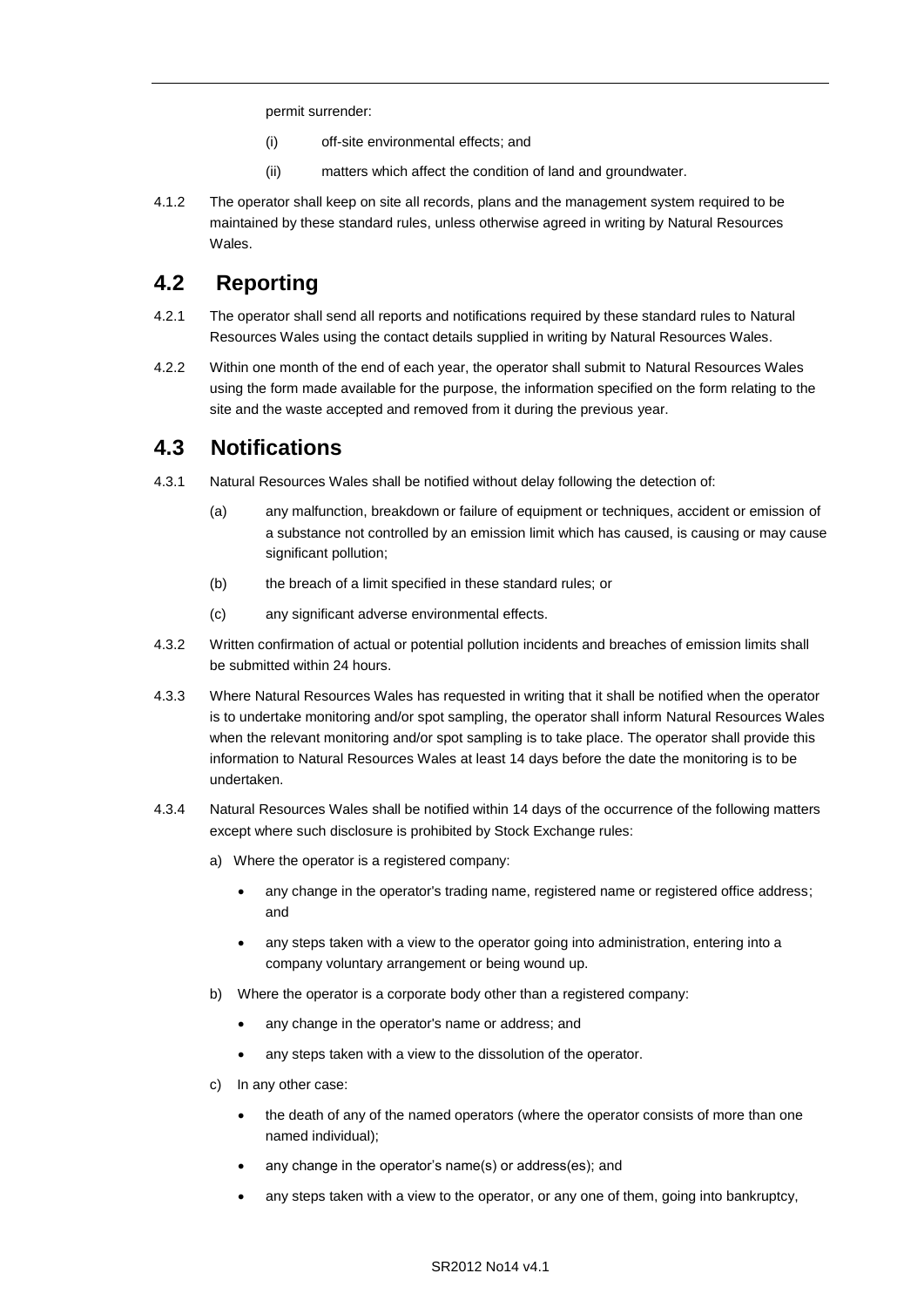entering into a composition or arrangement with creditors, or, in the case them being in a partnership, dissolving the partnership.

### **4.4 Interpretation**

- 4.4.1 In these standard rules the expressions listed below shall have the meaning given.
- 4.4.2 In these standard rules references to reports and notifications mean written reports and notifications, except when reference is being made to notification being made "without delay", in which case it may be provided by telephone.

*"accident"* means an accident that may result in pollution.

*"Annex I"* means Annex I to Directive 2008/98/EC of the European Parliament and of the Council on waste.

*"Annex II"* means Annex II to Directive 2008/98/EC of the European Parliament and of the Council on waste.

*"authorised officer"* means any person authorised by Natural Resources Wales under section 108(1) of The Environment Act 1995 to exercise, in accordance with the terms of any such authorisation, any power specified in Section 108(4) of that Act*.*

*"baling"* means baling that utilises a hydraulic machine that using compressive forces compacts various materials into regular-shaped dense bales (typically a cube). Bales may be belted with straps or steel wire to keep the bale in its compacted state; although for most metal bales this is not necessary. Baled scrap metal may be easier to handle, store and transport than loose scrap.

*"compacting"* means compacting involving the flattening or crushing of compactable metal wastes (typically depolluted end-of-life vehicles) to aid storage and economic transportation to the scrap processor; it is often a preparation for shredding. Compacting may be achieved using a waste handler's loading shovel (known as 'tapping') or specially-designed hydraulic flattener.

*"cutting using hand-held equipment"* means cutting typically utilising either an oxy-acetylene gas cutting torch or abrasive disc cutter tool to cut and/or resize large pieces of scrap metal into more manageable sizes; powder torches and plasma torches may be used to cut heat-resistant scrap (e.g. pig iron, copper, bronze).

*"D*" means a disposal operation provided for in Annex I to Directive 2008/98/EC of the European Parliament and of the Council on waste.

*"depollution"* means the minimum technical requirements for the treatment of end-of-life vehicles as set out in Annex I (3) of the End-of-Life Vehicles Directive (2000/53/EC), namely:

- removal of batteries and liquefied gas tanks;
- removal or neutralisation of potential explosive components (e.g. air bags);
- removal and separate collection and storage of fuel, motor oil, transmission oil, gearbox oil, hydraulic oil, cooling liquids, antifreeze, brake fluids, air conditioning system fluids and any other fluid contained in the end-of-life vehicle unless they are necessary for the re-use of the parts concerned;
- removal, as far as feasible, of all components identified as containing mercury.

*"End-of-Life Vehicles Directive"* means Directive 2000/53/EC of the European Parliament and Council of 18 September 2000 on end-of-life vehicles.

*"emissions of substances not controlled by emission limits"* means emissions of substances to air, water or land from the activities, either from emission points specified in these standard rules or from other localised or diffuse sources, which are not controlled by an emission limit.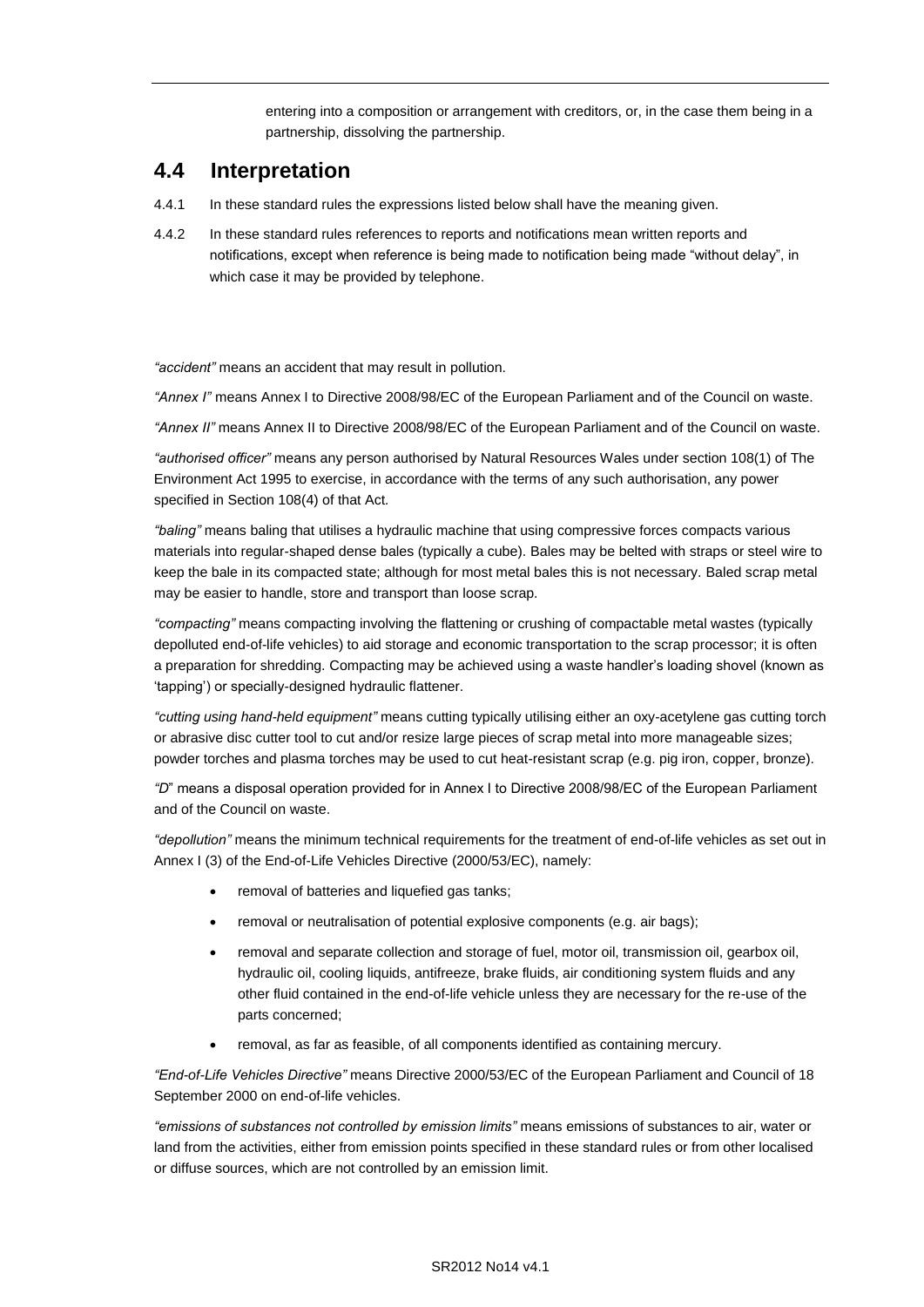*"European Site"* means Special Area of Conservation or candidate Special Area of Conservation or Special Protection Area or proposed Special Protection Area in England and Wales, within the meaning of Council Directives 79/409/EEC on the conservation of wild birds and 92/43/EEC on the conservation of natural habitats and of wild flora and fauna and the Conservation of Habitats and Species Regulations 2010. Internationally designated Ramsar sites are dealt with in the same way as European sites as a matter of government policy and for the purpose of these rules will be considered as a European Site.

*"grading"* means the sorting of metals to industry-agreed specifications ready for use, without the need for further treatment, by the end consumer to manufacture new metals.

*"granulating of cables"* means cable is granulated to a very small size with metal/non-metal separation by air classification and flotation

*"groundwater"* means all water, which is below the surface of the ground in the saturation zone and in direct contact with the ground or subsoil.

*"groundwater source protection zone"* has the meaning given in the document titled "Groundwater protection: Principles and practice" published by the Environment Agency in 2012.

*"hazardous property"* has the meaning in Annex lll of the Waste Framework Directive.

*"hazardous substance"* means a substance classified as hazardous as a consequence of fulfilling the criteria laid down in parts 2 to 5 of Annex I to Regulation (EC) No 1272/2008.

*"hazardous waste"* has the meaning given in the Hazardous Waste (Wales) Regulations 2005 (as amended).

*"impermeable surface"* means a surface or pavement constructed and maintained to a standard sufficient to prevent the transmission of liquids beyond the pavement surface, and should be read in conjunction with the term "sealed drainage system" (below).

*"Natural Resources Wales"* means the Natural Resources Body for Wales established by article 3 of the Natural Resources Body for Wales (Establishment) Order 2012. The Natural Resources Body for Wales (Functions) Order 2013 transferred the relevant functions of the Countryside Council for Wales, and functions of the Environment Agency and the Forestry Commission in Wales to the Natural Resources Body for Wales.

*"pollution"* means emissions as a result of human activity which may—

- (a) be harmful to human health or the quality of the environment,
- (b) cause offence to a human sense,
- (c) result in damage to material property, or
- (d) impair or interfere with amenities and other legitimate uses of the environment.

*"quarter"* means a calendar year quarter commencing on 1 January, 1 April, 1 July or 1 October.

*"R*" means a recovery operation provided for in Annex II to Directive 2008/98/EC of the European Parliament and of the Council on waste.

*"Ramsar site"* means a wetland of international importance, designated under the Ramsar Convention (an international agreement signed in Ramsar, Iran, in 1971). It is government policy to treat Ramsar sites the same as European sites.

*"sealed drainage system"* in relation to an impermeable surface, means a drainage system with impermeable components which does not leak and which will ensure that:

(a) no liquid will run off the surface otherwise than via the system;

(b) except where they may lawfully be discharged to foul sewer, all liquids entering the system are collected in a sealed sump.

*"separation"* means separating wastes into different material types, components and grades.

#### SR2012 No14 v4.1